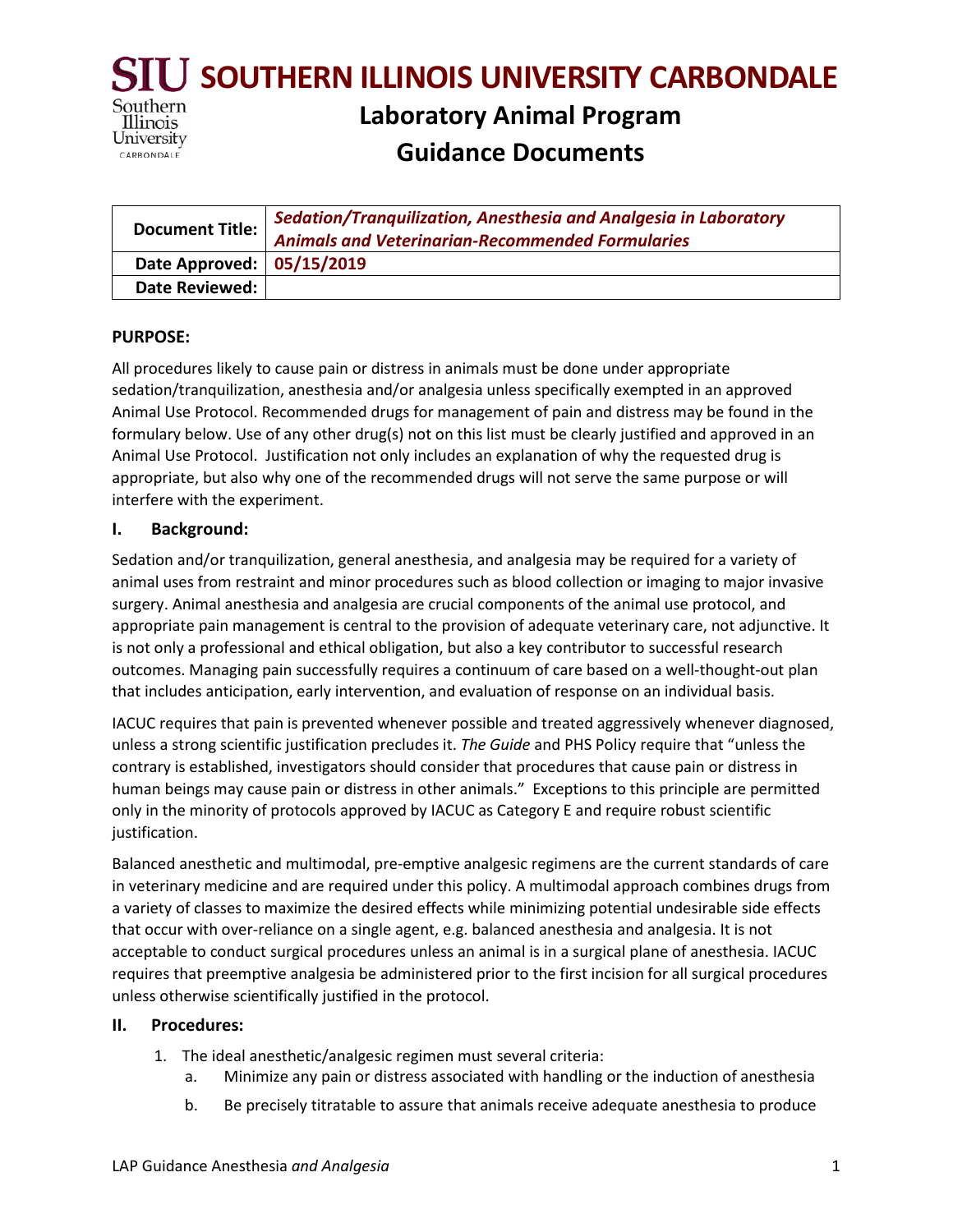#### **SOUTHERN ILLINOIS UNIVERSITY CARBONDALE** Southern **Laboratory Animal Program** Illinois University **Guidance Documents** CARBONDALE

unconsciousness and immobility and to block pain sensation without causing hemodynamic instability

- c. Provide pre-emptive analgesia so that pain is already being treated as the general anesthetic is wearing off to prevent sensitization of pain sensory mechanisms, and to lower the overall amount of general anesthetic required for the procedure
- d. Not interfere with the research goals
- e. Not result in undesirable intra- or post-operative side effects
- f. Be compatible with available equipment, other medications, and staff training
- 2. **In planning any procedure that may cause pain or distress, a veterinarian must be consulted for advice regarding the proper use of sedatives/tranquilizers or anesthetics.** Veterinary judgment is necessary to determine the appropriate level of sedation or anesthesia required based on the species and invasiveness of the procedure. Additionally, different procedures and surgeries may require different levels of analgesic therapy for which veterinary input is required.
- 3. Volatile inhaled anesthetics (such as isoflurane) delivered via a precision vaporizer allow titration of anesthetic delivery to the needs of the individual animal for the procedure. Adjusting the percentage of anesthetic gas to modify depth of anesthesia is generally safer than repeated administration of injectable drugs; thus, **inhaled anesthetics are usually the maintenance anesthetic of choice**. However, injectable agents are often required as premedications to sedate or restrain the animal for anesthetic induction before a maintenance anesthetic can be used. In some cases, inhaled anesthetics may be contraindicated or unnecessary, and an injectable regimen may be more appropriate based on the invasiveness and/or length of the procedure. Additionally, inhalant anesthetics lack analgesic effects, so injectable anesthetics and/or analgesics are often given in conjunction with gas anesthetics.
- 4. **Pre-emptive analgesia is implemented by administration of analgesics prior to the first incision during surgical procedures**. Use of pre-emptive analgesics significantly reduces the required concentration of anesthetic gases, resulting in minimization of cardiovascular and respiratory depression secondary to volatile anesthetics and a faster recovery from anesthesia. Additionally, pre-emptive analgesia prevents sensitization of pain receptors to reduce post-operative pain.
- 5. Adjunctive, non-pharmacologic analgesic therapy should be employed whenever practical. Such methods may include providing warmth, a comfortable area for the animal to rest, use of cold and heat as appropriate to modulate inflammation, and increased ease of access to food and water. Special considerations are required in some species, ages, or types of procedures. These considerations may include administration of additional drugs, fluid therapy, or handling of the animal, and supportive care should be planned ahead of the procedure.
- 6. All staff anesthetizing animals must have appropriate training. Veterinary consultation is available at all times, and investigators are required to seek veterinary input in planning of surgical or potentially painful procedures.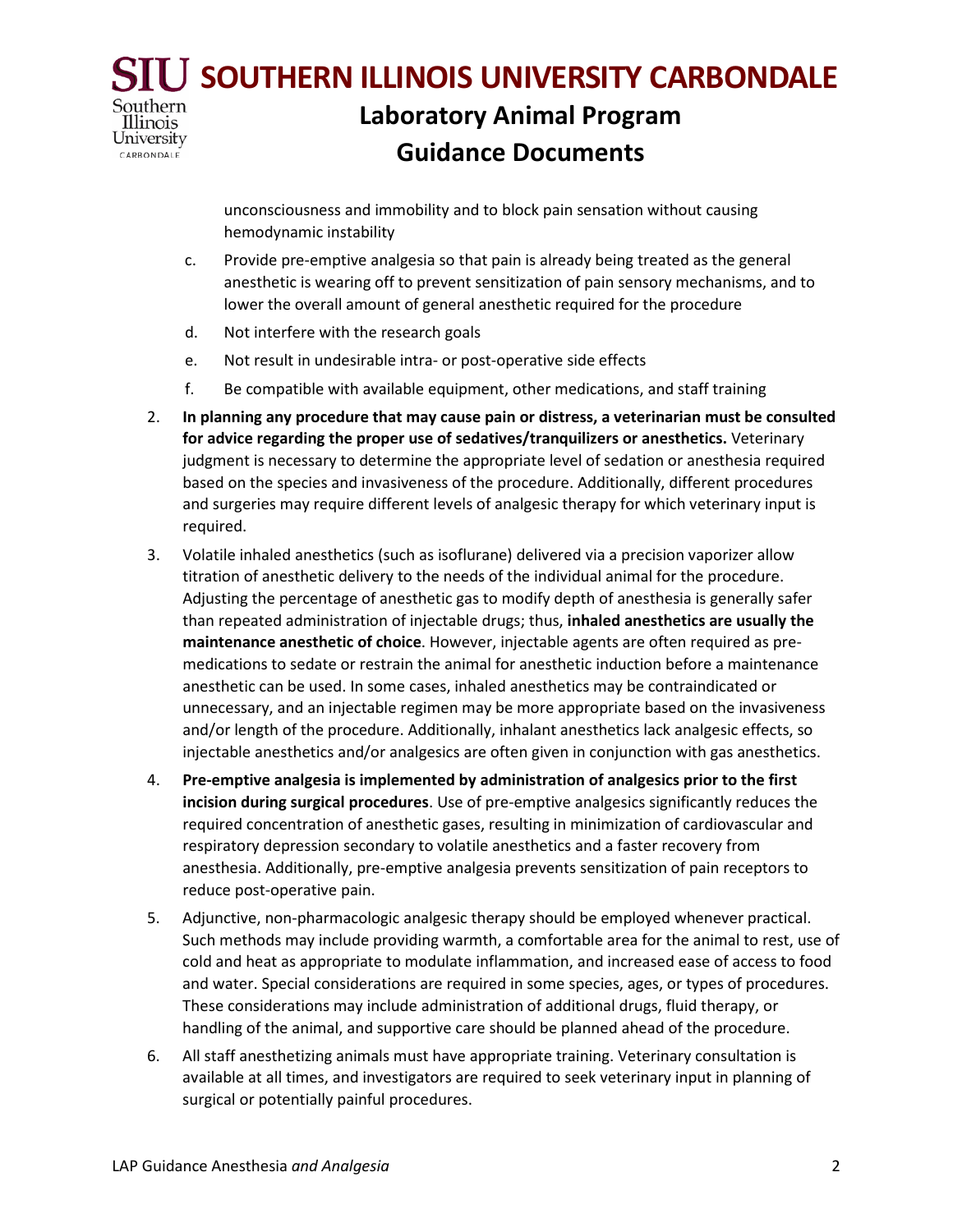

#### **III. Drug Dosages and Frequencies of Administration**

- 1. All animals experiencing a major survival surgery must be provided with systemic analgesics for no less than 3 days following the procedure, and analgesic therapy should only be discontinued at the direction of a veterinarian or based on an observation that the animal is not painful at the time the next analgesic dose is due. Furthermore, the level of invasiveness of the surgery may require a more aggressive analgesic regimen (e.g., local anesthetic for minimal invasiveness without expectation for prolonged pain, local anesthetic plus NSAID for mild to moderate pain, local anesthetic plus NSAID and opioid for moderate to severe pain) as determined by veterinary staff during protocol review.
- 2. Special attention must be paid to analgesic doses and frequencies. IACUC requires that investigators take into account overnight, weekend, and holiday pain management in selecting the most appropriate analgesic regimen. **It is not acceptable to give drugs at greater intervals than those prescribed and known to adequately manage pain.**
- 3. Note that all doses included in this formulary are approximations and must be titrated to the animal's strain, age, sex, and individual responses. Significant departures from these doses should be discussed with a veterinarian. Doses will also vary depending on what other drugs are being administered concurrently.

#### **IV. LAP Anesthetic and Analgesic Formulary**

This document contains recommendations for best practice use of sedatives/tranquilizers, anesthetics, and analgesics based on the current standard of care. While all of the drug combinations listed here are considered safe and effective, the selections shaded in gray represent best practice approach to anesthesia and analgesia in these species and should be followed whenever possible. The drugs contained within this formulary are not exhaustive of all possible anesthetics and analgesics that can be used in laboratory animals, and investigators should consult with the attending veterinarian if an alternative agent is desired to achieve the scientific goal. Veterinary staff continuously review outcomes of surgical and anesthetic procedures as well as the literature for refinements and update their recommendations and clinical practice periodically to reflect the evolving standard of care.

| <b>Abbreviations</b> |                                   |  |
|----------------------|-----------------------------------|--|
| <b>SID</b>           | Once daily (every 24 hours)       |  |
| <b>BID</b>           | Twice daily (every 12 hours)      |  |
| TID                  | Three times daily (every 8 hours) |  |
| <b>QID</b>           | Four times daily (every 6 hours)  |  |
| IM                   | Intramuscular                     |  |
| IP                   | Intraperitoneal                   |  |
| IV                   | Intravenous                       |  |
| SQ                   | Subcutaneous                      |  |
| <b>CRI</b>           | Constant rate infusion            |  |
| PO                   | Per os (by mouth)                 |  |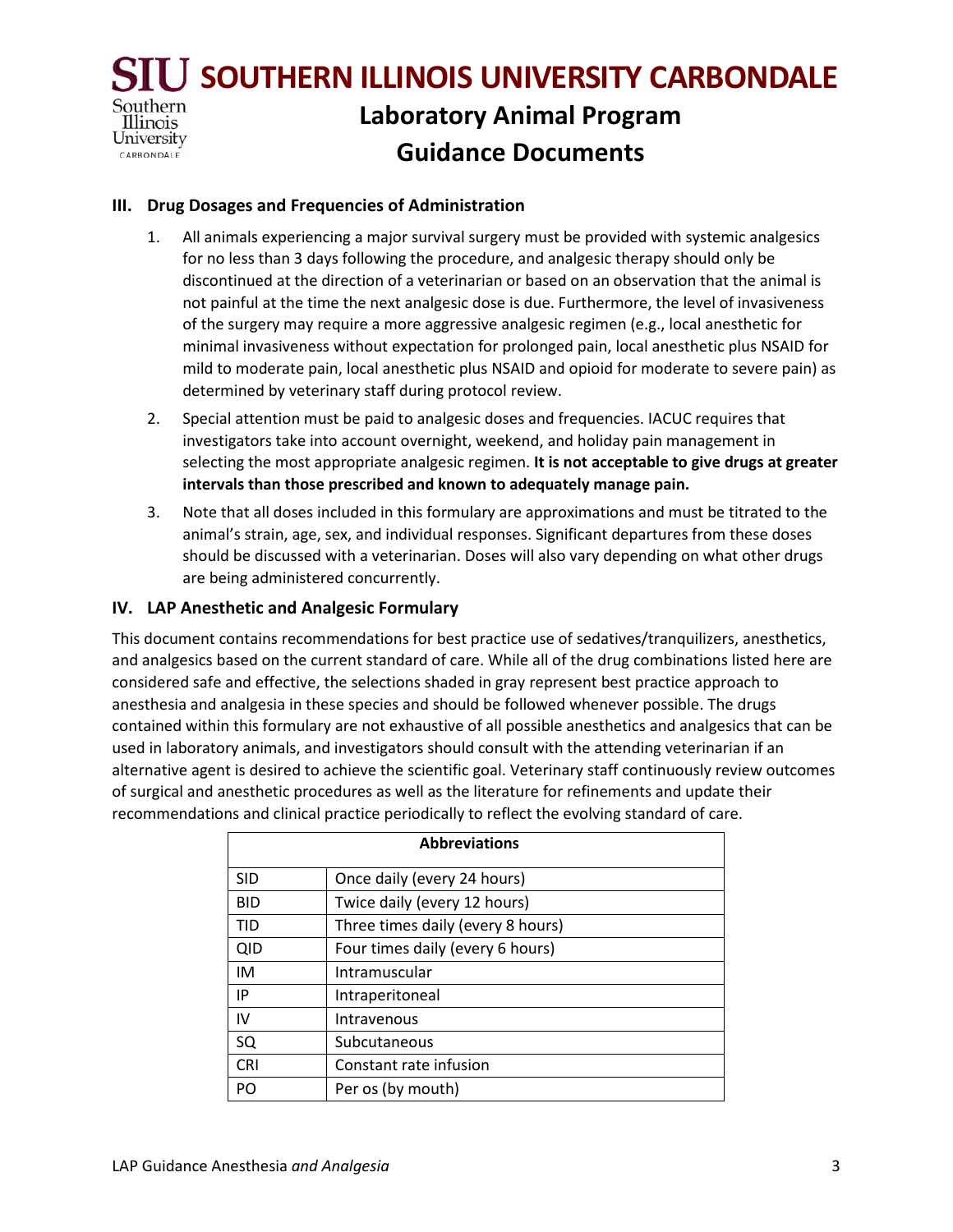

#### **1. Local Anesthetics**

- a. Local anesthetics can be used in all species at similar doses, with the exception of cats. Nerve blocks should be considered prior to surgery whenever possible. Alternatively, infiltration of the surgical site with a local anesthetic at closing can significantly reduce pain in the post-operative period. Bupivicaine is the local anesthetic of choice due to its relatively long duration of action (6-8hrs compared to 2-4 hours of analgesia from lidocaine).
- b. In all species, a maximum of 2mg/kg bupivicaine or 6mg/kg lidocaine should be administered. Although these drugs have relatively short half-lives, a variety of studies have shown that they reduce post-operative pain long after the drug has been metabolized and eliminated, demonstrating the power of prevention of nociceptor wind-up in controlling pain.
- c. For animals experiencing a craniotomy, a regional scalp block with 2mg/kg bupivicaine is recommended. The supraorbital nerves are blocked as they emerge from each orbit by palpating the supraorbital notch, inserting the needle along the upper orbital margin, perpendicular to the skin, just medial to the supraorbital foramen. The occipital nerve is then blocked as it exits the skull near the occipital protuberance. The occipital artery on the back of the skull is palpated, and bupivicaine is injected medially after careful aspiration to avoid intra-arterial injection. These three injections are sufficient to regionally block the scalp for the region of most head post and chamber placements.

#### **2. Mouse Formulary**

| DRUG NAME and DOSE                                            | ROUTE &<br><b>FREQUENCY</b> | <b>NOTES</b>                                                                                                                                              |
|---------------------------------------------------------------|-----------------------------|-----------------------------------------------------------------------------------------------------------------------------------------------------------|
| <b>Anesthetic Induction</b>                                   |                             |                                                                                                                                                           |
| Sodium Pentobarbital (Nembutal)<br>30-90mg/kg (expensive)     | IP                          | Beware of dose related deep anesthetic plane,<br>respiratory depression, narrow margin of safety,<br>hypothermia and prolonged recovery. (ref #1 &<br>11) |
| Ketamine 100mg/kg + Xylazine<br>10 <sub>mg/kg</sub>           | IP                          | General anesthesia for surgery; only re-dose with<br>ketamine if needed                                                                                   |
| Ketamine 100mg/kg + Diazepam OR<br>Midazolam 5mg/kg           | IP                          | General anesthesia for surgery; only re-dose with<br>ketamine if needed                                                                                   |
| Ketamine 50-75mg/kg +<br>Dexmedetomidine 0.5-1.0mg/kg         | IP                          |                                                                                                                                                           |
| Ketamine 100mg/kg + Xylazine<br>20mg/kg + Acepromazine 3mg/kg | IP                          | Causes prolonged anesthesia, but can partially<br>reverse xylazine with atipamezole or yohimbine                                                          |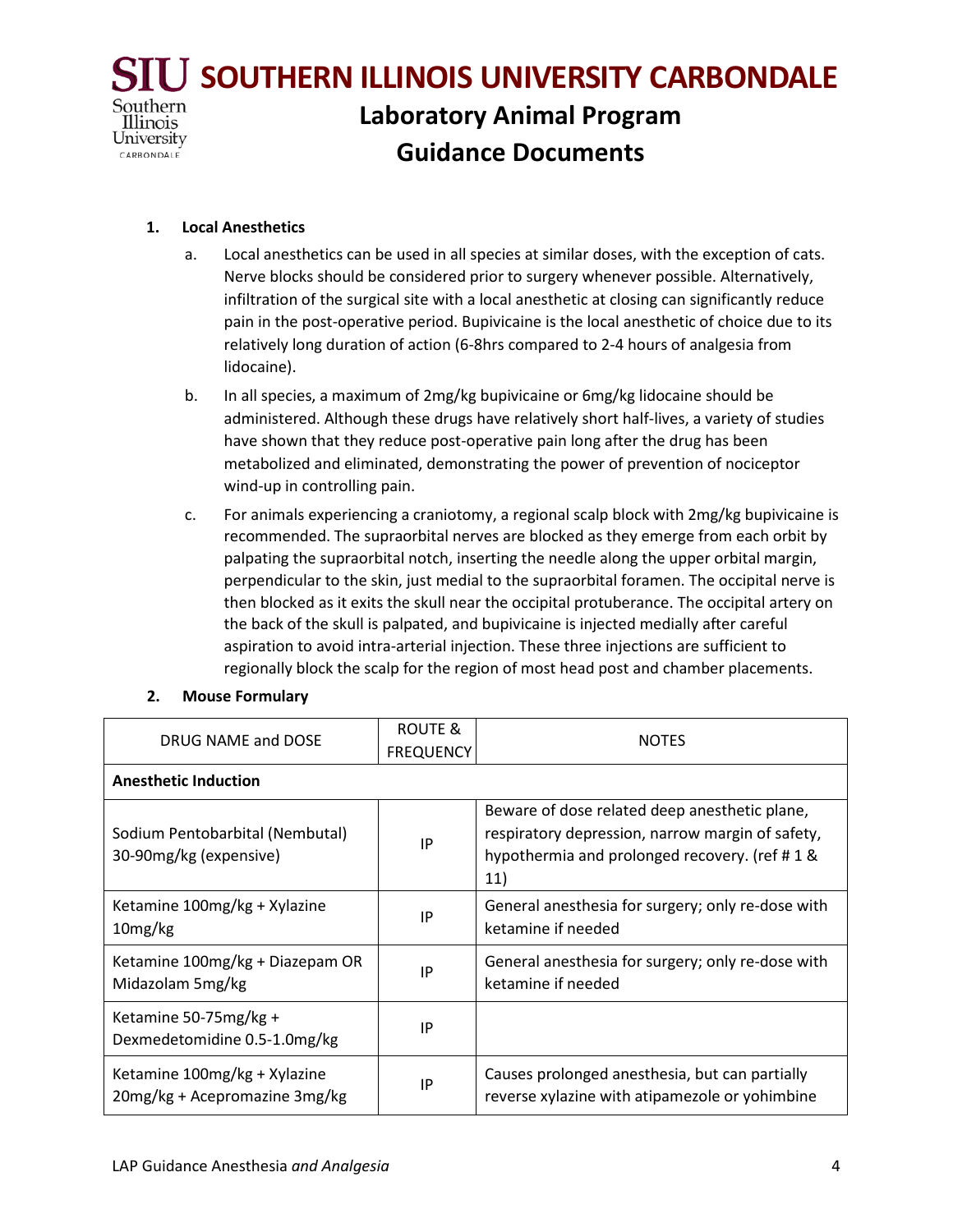**SOUTHERN ILLINOIS UNIVERSITY CARBONDALE**



# **Laboratory Animal Program Guidance Documents**

| Isoflurane                                                                                                                              | $1 - 4%$                       | Generally, first choice agent in rodents because it<br>can be easily titrated to deliver dose required for<br>anesthesia<br>Induce rodent in a chamber at 3-4%, then reduce<br>to 12% for procedure |  |  |
|-----------------------------------------------------------------------------------------------------------------------------------------|--------------------------------|-----------------------------------------------------------------------------------------------------------------------------------------------------------------------------------------------------|--|--|
| <b>Analgesics</b>                                                                                                                       |                                |                                                                                                                                                                                                     |  |  |
| Meloxicam 1-2mg/kg                                                                                                                      | PO, SQ<br>q1224h               | <b>NSAID</b>                                                                                                                                                                                        |  |  |
| Flunixin Meglumine 2.5mg/kg                                                                                                             | SQ, IM<br>q1224h               | <b>NSAID</b>                                                                                                                                                                                        |  |  |
| Carprofen (Rimadyl) 5 mg/kg                                                                                                             | SQ q 24<br>hours               | <b>NSAID</b>                                                                                                                                                                                        |  |  |
| Ketoprofen 5mg/kg                                                                                                                       | SQ q 24<br>hours               | <b>NSAID</b>                                                                                                                                                                                        |  |  |
| Buprenorphine 0.1mg/kg                                                                                                                  | SQ, IP q 8-<br>12 <sub>h</sub> | Opioid, useful in addition to an NSAID for<br>multimodal analgesia for moderate to severe pain.<br>DEA license required                                                                             |  |  |
| <b>Buprenorphine SR</b><br>$0.5 - 1.0$ mg/kg                                                                                            | $SQq$ 72h                      | Extended release formulation. DEA license<br>required                                                                                                                                               |  |  |
| Acetaminophen Liquid 110-305<br>mg/kg. Both water and gel must be<br>used in combination and will contain<br>1.1 mg/ml of Acetaminophen | Oral                           | Used only when NSAIDs and Opiates are<br>contraindicated due to experimental design.<br>Direction listed on pages 12-13.                                                                            |  |  |

- a. Directions for Adding Acetaminophen Liquid to Water and MediGel Sucralose for Mouse Analgesia
	- i. Acetaminophen can reach a therapeutic level when given to mice in both drinking water and MediGel Sucralose together. The correct concentrations and instructions for making them up are described here.
	- ii. Materials
		- Hydropacs (420 ml) or sterile bottles of water (400 ml) for mouse MIT cage
		- Children's' liquid acetaminophen cherry or grape flavored confirm that the concentration is 160mg/5ml (1 teaspoon)
		- **MediGel Sucralose (can be ordered through the LAP. If enough investigators** are interested in administering acetaminophen by this method, it is recommended that you order a box (96 gels) as a group to prevent wastage.)
		- **EXECUTE:** Sterile needles and syringes
		- **u** tape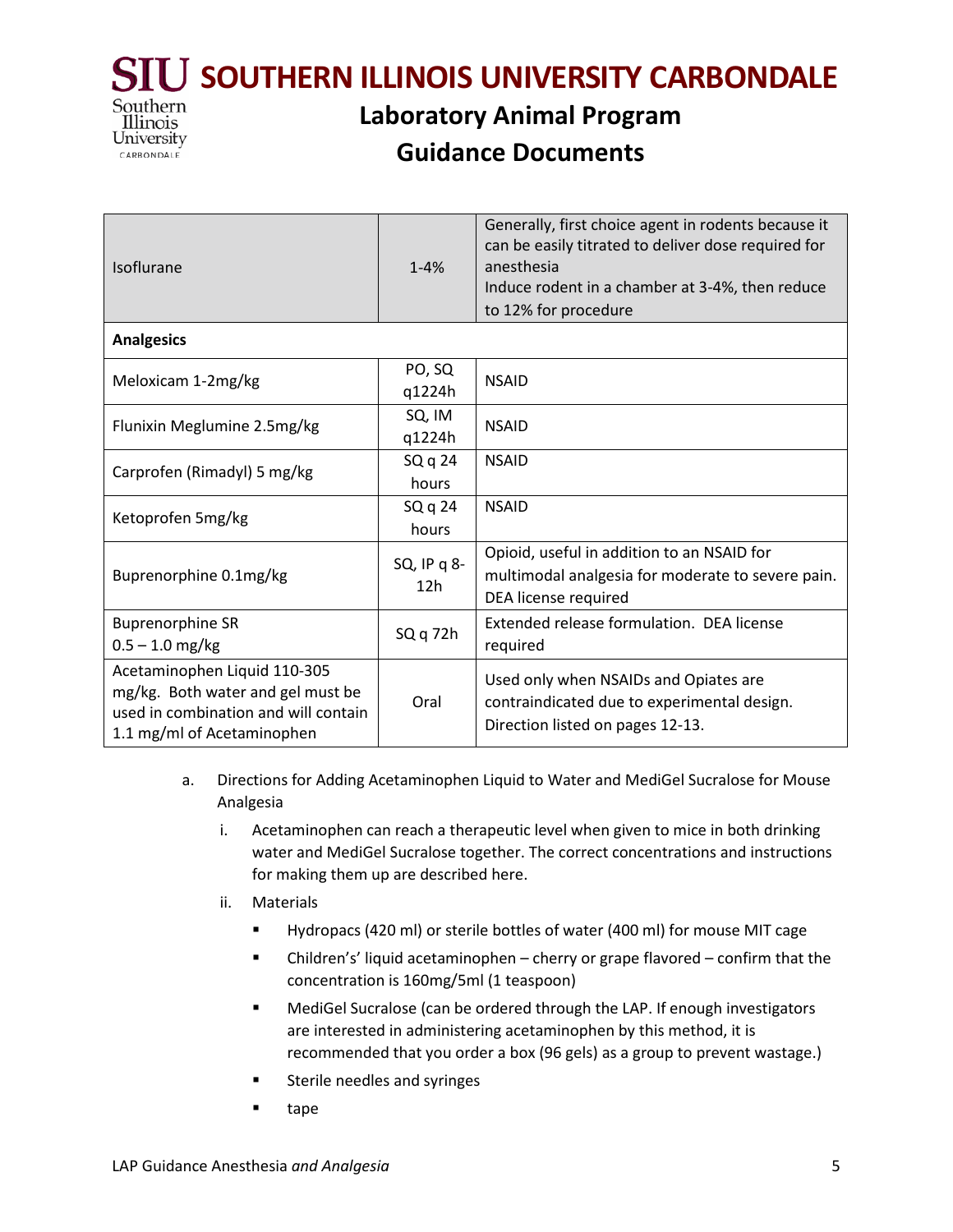

- iii. Directions:
	- For Hydropacs, spray Hydropac with Rescue™: Using sterile technique, insert needle and withdraw 15 ml of water. Replace with 15 ml of liquid acetaminophen. Place tape over hole from needle.
	- For water bottles, remove cap and withdraw 14 ml of water. Replace with 14 ml of liquid acetaminophen.
	- **FICT** For MediGel Sucralose, warm the containers in a water bath until the gel becomes liquid. Spray top of container with Rescue™. Inject 2.5 ml of the acetaminophen liquid through the lid using an 18g needle. Place tape over the hole in the lid to prevent contamination. Shake for ~10 seconds, then place in refrigerator so gel can solidify. To use, spray with Rescue™, remove lid and place in mouse cage. Replace when most of the gel has been eaten.

#### **3. Rat Formulary**

| DRUG NAME and DOSE                                       | ROUTE &<br><b>FREQUENCY</b> | <b>NOTES</b>                                                                                                                                                                                        |  |  |
|----------------------------------------------------------|-----------------------------|-----------------------------------------------------------------------------------------------------------------------------------------------------------------------------------------------------|--|--|
| <b>Anesthetic Induction</b>                              |                             |                                                                                                                                                                                                     |  |  |
| Sodium Pentobarbital (Nembutal)<br>3060mg/kg (expensive) | IP                          | Beware of dose related deep anesthetic plane,<br>respiratory depression, narrow margin of safety,<br>hypothermia and prolonged recovery. (ref #1 & 11)                                              |  |  |
| Ketamine 40-80mg/kg + Xylazine<br>510mg/kg               | IP                          | General anesthesia for surgery; only re-dose with<br>ketamine if needed                                                                                                                             |  |  |
| Ketamine 75mg/kg + Diazepam OR<br>Midazolam 5mg/kg       | IP                          | Light anesthesia                                                                                                                                                                                    |  |  |
| Ketamine 50-75mg/kg +<br>Dexmedetomidine 0.25mg/kg       | IP                          |                                                                                                                                                                                                     |  |  |
| Isoflurane                                               | $1 - 4%$                    | Generally, first choice agent in rodents because it<br>can be easily titrated to deliver dose required for<br>anesthesia<br>Induce rodent in a chamber at 3-4%, then reduce to<br>12% for procedure |  |  |
| <b>Analgesics</b>                                        |                             |                                                                                                                                                                                                     |  |  |
| Meloxicam 1-2mg/kg                                       | PO, SQ<br>q1224h            | <b>NSAID</b>                                                                                                                                                                                        |  |  |
| Flunixin Meglumine 2.5mg/kg                              | SQ, IM<br>q1224h            | <b>NSAID</b>                                                                                                                                                                                        |  |  |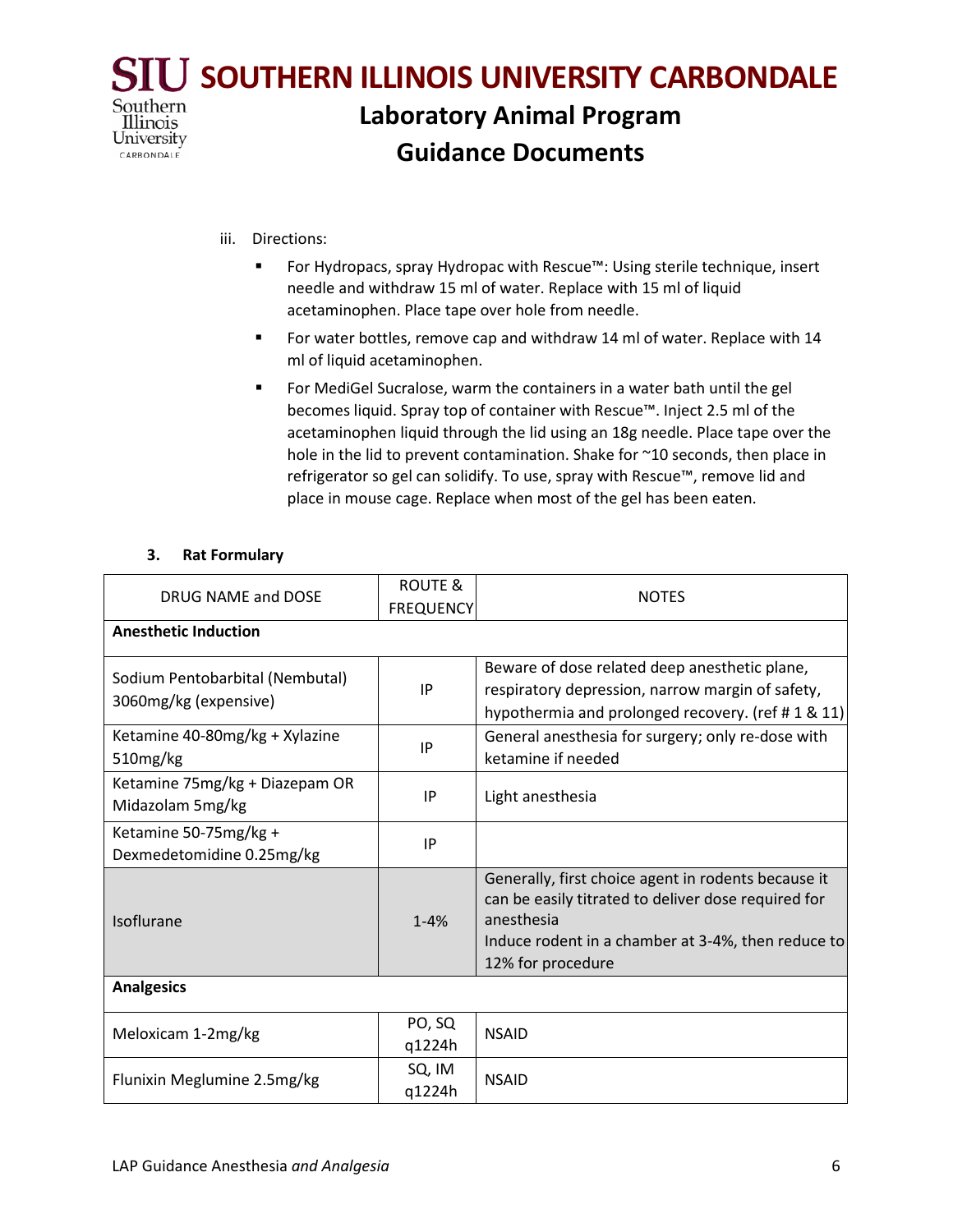

| DRUG NAME and DOSE               | ROUTE &<br><b>FREQUENCY</b> | <b>NOTES</b>                                                                                                                             |
|----------------------------------|-----------------------------|------------------------------------------------------------------------------------------------------------------------------------------|
| Carprofen 5mg/kg                 | SQ, PO SID                  | NSAID - Oral doses may need to be increased                                                                                              |
| Ketoprofen 5mg/kg                | IM, SQ, PO<br><b>SID</b>    | NSAID - Oral doses may need to be increased                                                                                              |
| Buprenorphine 0.01-0.05 mg/kg    | SQ q8-12 h                  | Opioid, useful in addition to an NSAID for<br>multimodal analgesia for moderate to severe pain.<br>(ref<br># 9, 14) DEA License required |
| Buprenorphine SR $1 - 1.2$ mg/kg | SQ 72h                      | Extended release formulation. DEA License<br>required.                                                                                   |

#### **4. Anesthetics for Other Rodents**

| DRUG NAME and DOSE                         | <b>SPECIES</b>           | ROUTE &          | <b>NOTES</b>                                        |
|--------------------------------------------|--------------------------|------------------|-----------------------------------------------------|
|                                            |                          | <b>FREQUENCY</b> |                                                     |
| Isoflurane                                 | All                      |                  |                                                     |
| Induce 3-5%; Maintenance 2-3%              |                          |                  |                                                     |
| Sodium Pentobarbital (Nembutal®)           | Guinea                   |                  |                                                     |
| 45mg/kg + xylazine 7mg/kg                  | Pig                      | IP               |                                                     |
| NOT RECOMMENDED                            | Hamster                  |                  |                                                     |
| Ketamine/ xylazine                         |                          |                  |                                                     |
| 30 - 87 mg/kg ketamine +                   | Guinea                   | IP               |                                                     |
| 5 -13 mg/kg xylazine                       | Pig                      |                  |                                                     |
| 200mg/kg ketamine + 10 mg/kg               |                          |                  |                                                     |
| xylazine                                   | Hamster                  | IP               |                                                     |
| 50-70mg/kg ketamine + 2-3mg/kg<br>xylazine | Gerbil                   | <b>SC</b>        | Higher dose induces surgical plane of<br>anesthesia |
| 27mg/kg ketamine + 0.6mg/kg<br>xylazine    | <b>Blind</b><br>mole rat | IM               |                                                     |
| 67mg/kg ketamine + 13mg/kg<br>xylazine     | Prairie vole             | <b>SC</b>        |                                                     |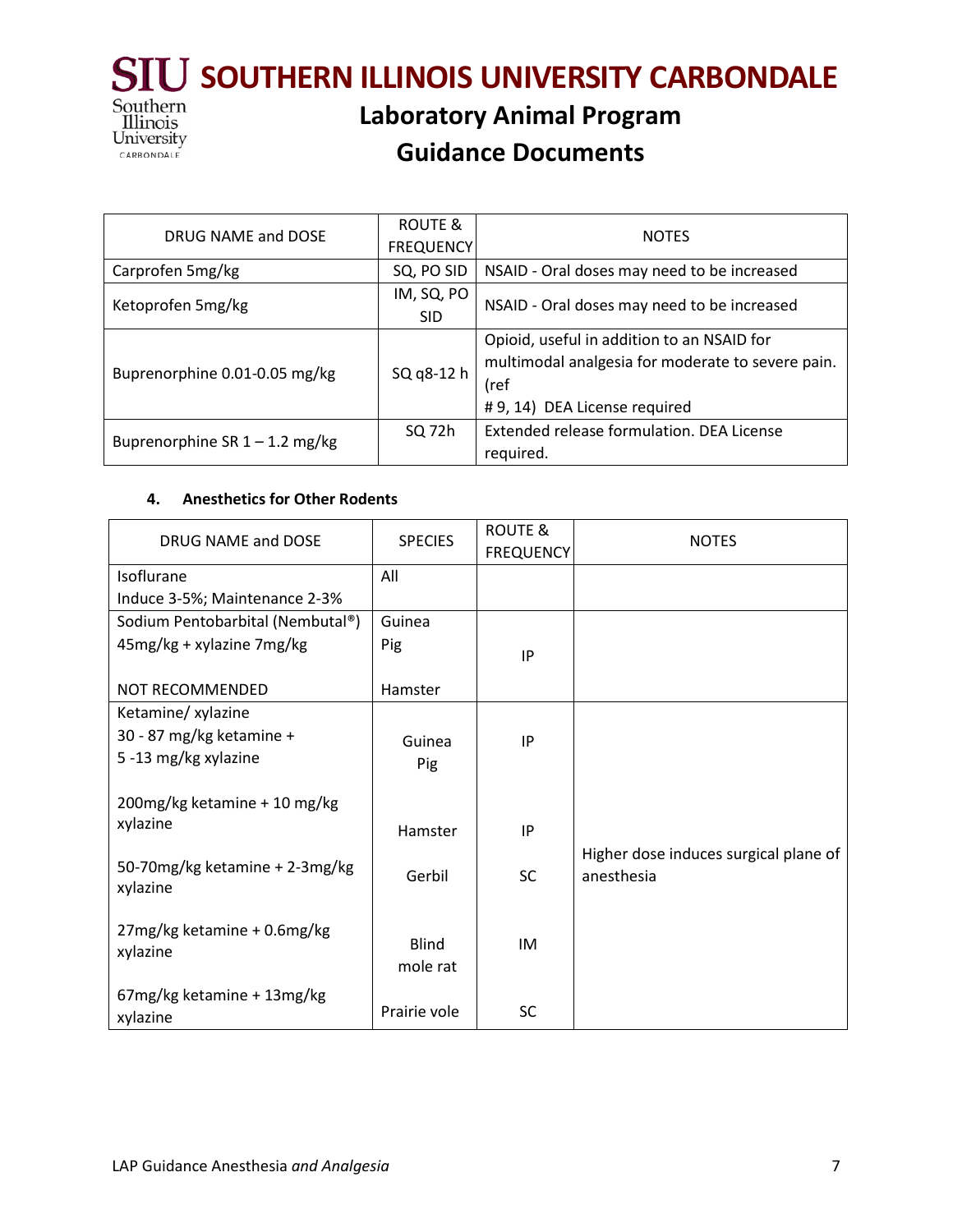

# **Guidance Documents**

| DRUG NAME and DOSE                    | <b>SPECIES</b> | ROUTE &<br><b>FREQUENCY</b> | <b>NOTES</b>                                        |
|---------------------------------------|----------------|-----------------------------|-----------------------------------------------------|
| Ketamine/Midazolam: 5-10mg/kg         | Guinea Pig     | IM                          | Anesthesia; only re-dose with                       |
| ketamine + $0.5 - 1.0$ mg/kg          |                |                             | ketamine if needed                                  |
| Ketamine/Diazepam                     |                |                             |                                                     |
| 30-100 mg/kg ketamine +               | Guinea         | IM                          |                                                     |
| 2-5 mg/kg diazepam                    | Pig            |                             |                                                     |
| 70mg/kg ketamine + 2mg/kg<br>diazepam | Hamster        | IP                          | Anesthesia; only re-dose with<br>ketamine if needed |
| 100mg/kg ketamine + 5mg/kg            | Gerbil         | SC,                         |                                                     |
| diazepam                              |                | IP                          |                                                     |
| Ketamine/Dexmedetomidine              |                |                             |                                                     |
| Ketamine 50-75 mg/kg +                |                | IP                          |                                                     |
| Dexmedetomidine 0.5-1.0 mg/kg         |                |                             |                                                     |
| Propofol                              | Guinea Pig     | IV                          | Administer to effect                                |
| 10mg/kg                               |                |                             |                                                     |

## **5. Analgesics for Other Rodents**

| DRUG NAME and DOSE  | <b>SPECIES</b> | <b>ROUTE &amp;</b><br><b>FREQUENCY</b> | <b>NOTES</b> |
|---------------------|----------------|----------------------------------------|--------------|
| <b>NSAIDS</b>       |                |                                        |              |
| Flunixin            | Guinea         | SC; BID-SID                            |              |
| $2.5 - 5mg/kg$      | Pig            |                                        |              |
| 2.5mg/kg            | Hamster        | SC; BID-SID                            |              |
| Carprofen<br>5mg/kg | Guinea<br>Pig  | SC; BID                                |              |
| $1-2$ mg/kg         | Guinea<br>Pig  | PO; BID                                |              |
| 5mg/kg              |                |                                        |              |
|                     | Hamster        | SC; SID                                |              |
| Ketoprofen          | Guinea Pig     | SC, IM; BID-                           |              |
| 1mg/kg              |                | <b>SID</b>                             |              |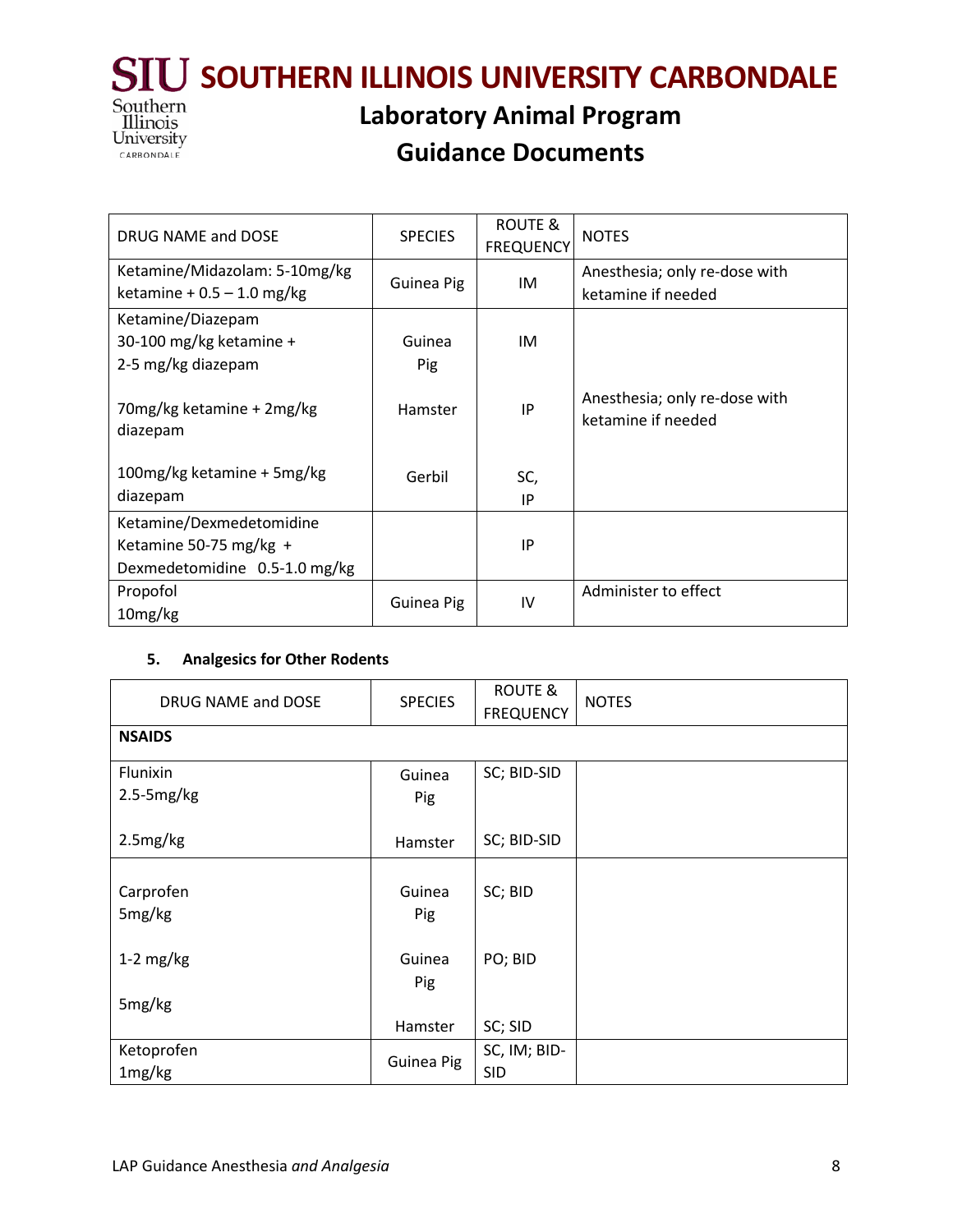

## **Guidance Documents**

| DRUG NAME and DOSE               | <b>SPECIES</b> | ROUTE &          | <b>NOTES</b>                    |  |
|----------------------------------|----------------|------------------|---------------------------------|--|
|                                  |                | <b>FREQUENCY</b> |                                 |  |
| Meloxicam                        | Guinea         | PO; SID          |                                 |  |
| $0.1 - 0.3$ mg/kg                | Pig            |                  |                                 |  |
|                                  |                |                  |                                 |  |
| 2mg/kg loading dose, followed by | Mole           | PO, SC; SID      |                                 |  |
| 1mg/kg                           | Rat            |                  |                                 |  |
| <b>OPIOIDS</b>                   |                |                  |                                 |  |
|                                  |                |                  |                                 |  |
| Buprenorphine                    | Rodents        | SC, PO; QID-     |                                 |  |
|                                  |                | <b>BID</b>       |                                 |  |
|                                  | Naked          |                  |                                 |  |
| Morphine                         | Mole           |                  | AVOID - causes hyperalgesia and |  |
|                                  | Rat            |                  | severe aggression               |  |

## **6. Bird Formulary**

CARBONDALE

| DRUG NAME and DOSE                                     | <b>ROUTE &amp;</b><br><b>FREQUENCY</b> | <b>NOTES</b>                                                                                                                                 |  |
|--------------------------------------------------------|----------------------------------------|----------------------------------------------------------------------------------------------------------------------------------------------|--|
| Anesthesia                                             |                                        |                                                                                                                                              |  |
| Isoflurane                                             |                                        | Bird can be placed in a chamber or induced via<br>mask. Intubation in birds is relatively easy.                                              |  |
| Ketamine 1.5-6 mg/kg +<br>Dexmedetomidine 40-160mcg/kg | SQ                                     | Can be used to maintain anesthesia delivered<br>continuously SQ diluted in LRS<br>Reverse dexmedetomidine with<br>atipamezole<br>0.5mg/kg SQ |  |
| Ketamine 10-50mg/kg + Diazepam<br>$0.5-2mg/kg$         | IM                                     |                                                                                                                                              |  |
| <b>Analgesics</b>                                      |                                        |                                                                                                                                              |  |
| Carprofen 1mg/kg                                       | SQ SID-BID                             | <b>NSAID</b>                                                                                                                                 |  |
| Meloxicam 0.1mg/kg<br>0.5mg/kg BID                     | <b>IM SID</b><br>PO                    | <b>NSAID</b>                                                                                                                                 |  |
| Buprenorphine 0.01-0.05mg/kg                           | IM TID-BID                             | Opioid agonist-antagonist                                                                                                                    |  |
| Butorphanol 0.5-2mg/kg                                 | IM QID                                 | Opioid agonist-antagonist                                                                                                                    |  |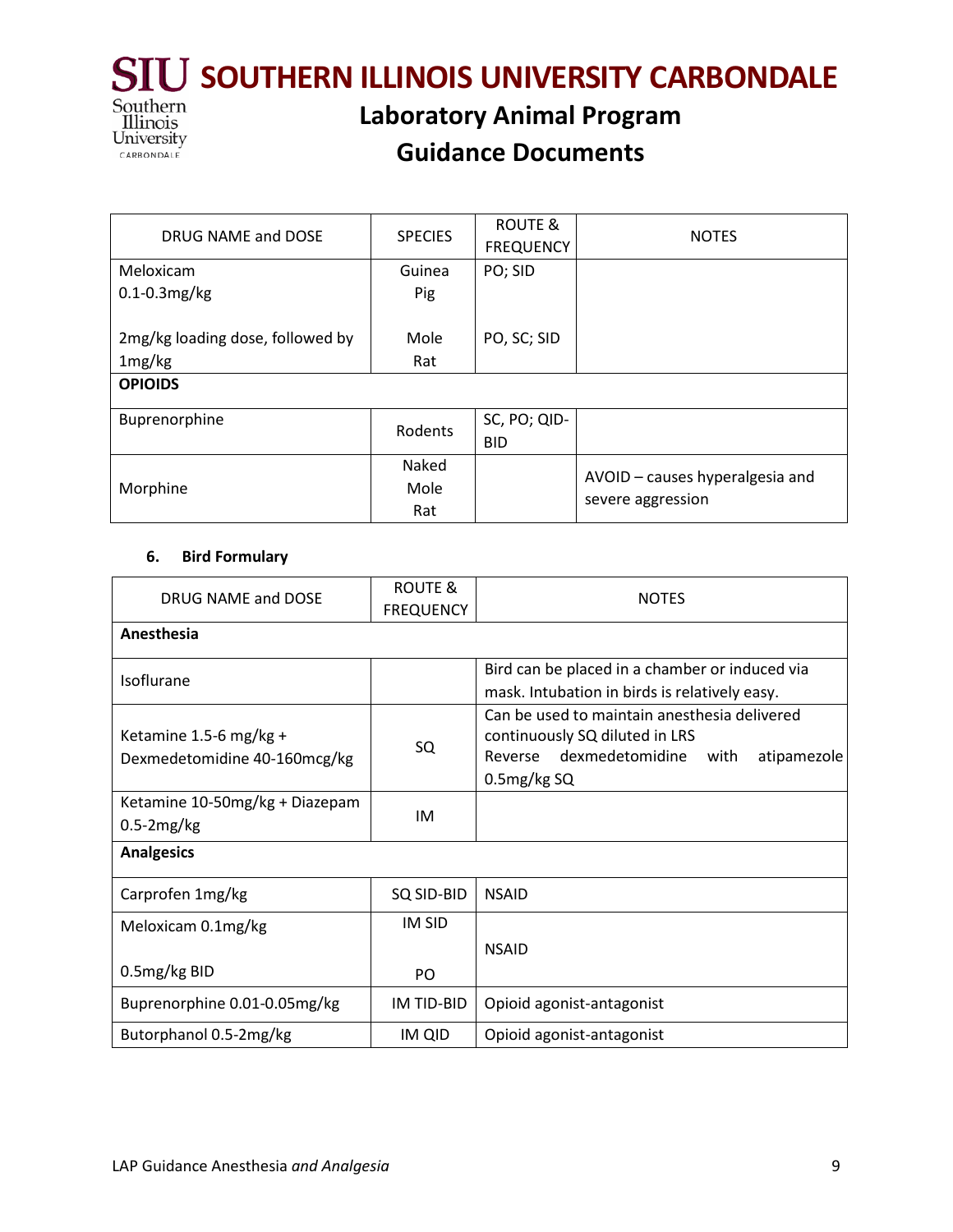

#### **7. Rabbit Formulary**

| DRUG NAME and DOSE                                | <b>ROUTE &amp;</b><br><b>FREQUENCY</b> | <b>NOTES</b>                                                                                                                                                                                                                                                    |  |  |
|---------------------------------------------------|----------------------------------------|-----------------------------------------------------------------------------------------------------------------------------------------------------------------------------------------------------------------------------------------------------------------|--|--|
| <b>Sedation</b>                                   |                                        |                                                                                                                                                                                                                                                                 |  |  |
| Acepromazine 0.75mg/kg                            | IM                                     | Produces a peripheral vasodilation useful for<br>venipuncture                                                                                                                                                                                                   |  |  |
| Dexmedetomidine 0.05mg/kg                         | SQ                                     | Produces moderate sedation, useful for minimally<br>invasive procedures less than 30 minutes                                                                                                                                                                    |  |  |
| <b>Induction</b>                                  |                                        |                                                                                                                                                                                                                                                                 |  |  |
| Ketamine 10-20mg/kg +<br>Dexmedetomidine 0.1mg/kg | SQ                                     | IM administration of ketamine may cause<br>myonecrosis, vasculitis, and axonal degeneration<br>with resultant self-trauma<br>Dermal ulcers may occur even with SQ<br>administration, so 1ml saline can be injected at<br>the same site following administration |  |  |
| Ketamine 44mg/kg +<br>Xylazine 5mg/kg             | SQ                                     |                                                                                                                                                                                                                                                                 |  |  |
| <b>Maintenance</b>                                |                                        |                                                                                                                                                                                                                                                                 |  |  |
| Isoflurane                                        | $1 - 2%$<br>$(MAC = 2%)$               | Laryngeal masks may be utilized in place of<br>endotracheal tubes as rabbits are difficult to<br>intubate                                                                                                                                                       |  |  |
| <b>Analgesics</b>                                 |                                        |                                                                                                                                                                                                                                                                 |  |  |
| Meloxicam 0.3-0.5mg/kg                            | SQ or PO<br><b>SID</b>                 | NSAID - useful for mild to moderate pain                                                                                                                                                                                                                        |  |  |
| Flunixin Meglumine 1-2mg/kg                       | SQ SID-BID                             | <b>NSAID</b>                                                                                                                                                                                                                                                    |  |  |
| Buprenorphine 0.02-0.05mg/kg                      | SQ or IV<br><b>BIDQID</b>              | Opioid                                                                                                                                                                                                                                                          |  |  |
| Buprenorphine SR 0.12mg/kg                        | SQ q 72hr                              | Sustained release formulation that eliminates<br>frequent dosing requirement                                                                                                                                                                                    |  |  |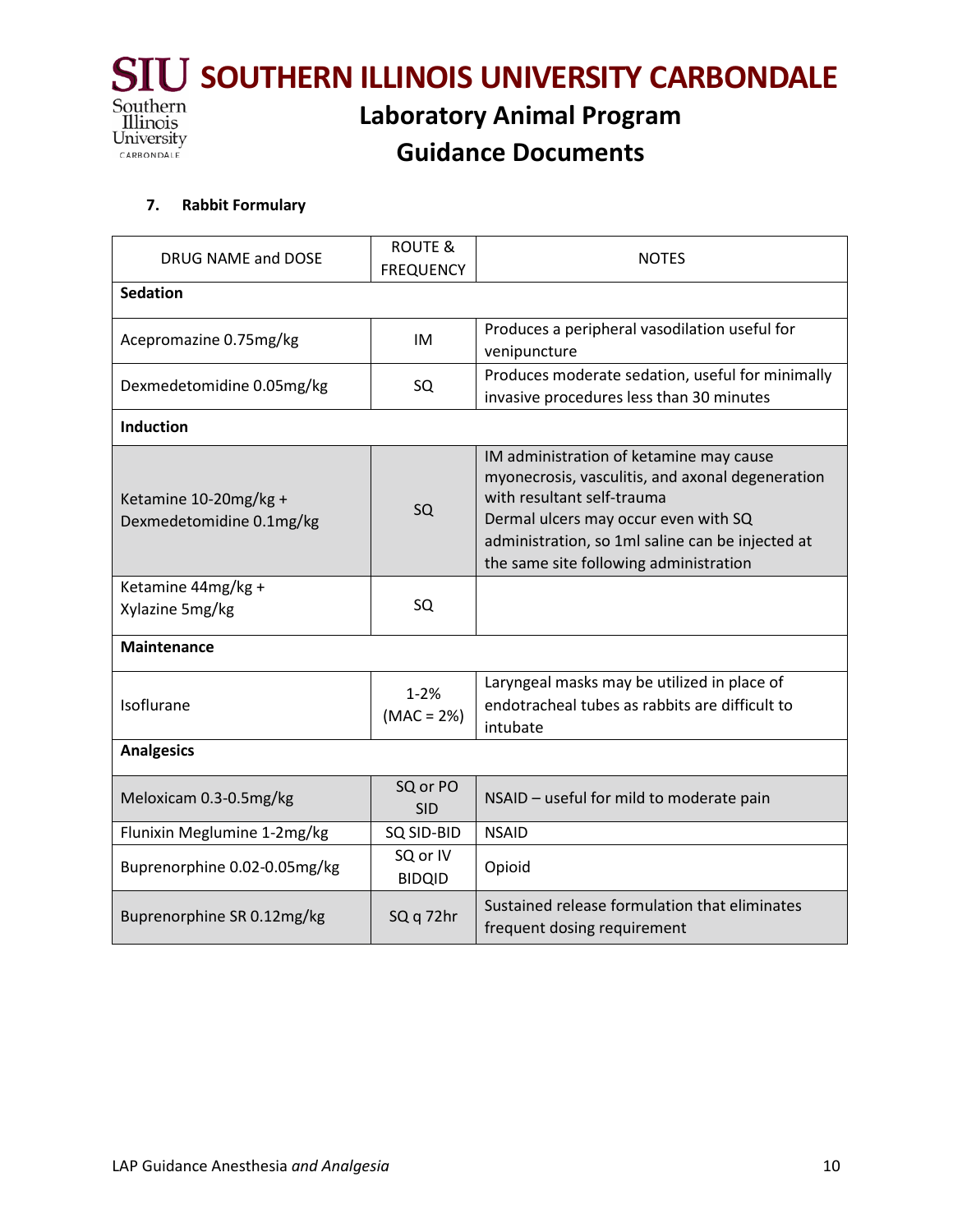

#### **8. Swine Formulary**

| DRUG NAME and DOSE                                                     | <b>ROUTE &amp;</b><br><b>FREQUENCY</b> | <b>NOTES</b>                                                                                                                                                                                                                                                |  |  |
|------------------------------------------------------------------------|----------------------------------------|-------------------------------------------------------------------------------------------------------------------------------------------------------------------------------------------------------------------------------------------------------------|--|--|
| <b>Pre-Medication / Induction</b>                                      |                                        |                                                                                                                                                                                                                                                             |  |  |
| Ketamine 33mg/kg +<br>Acepromazine 1.1mg/kg +<br>Atropine<br>0.05mg/kg | SQ                                     | A butterfly catheter attached to a syringe can be<br>used to avoid stress associated with restraining<br>pigs. Behind the ears is the most easily accessible<br>site for SQ injections in swine.<br>This combination will not be adequate for<br>intubation |  |  |
| Ketamine 10mg/kg +<br>Medetomidine 0.2mg/kg                            | SQ                                     | Sufficient for intubation. Medetomidine reversible<br>with same volume of atipamezole (Antisedan) IM                                                                                                                                                        |  |  |
| Propofol 2-4mg/kg                                                      | IV                                     | Used to induce general anesthesia for intubation;<br>administer slowly to effect                                                                                                                                                                            |  |  |
| <b>Maintenance</b>                                                     |                                        |                                                                                                                                                                                                                                                             |  |  |
| Isoflurane                                                             | $1 - 2%$                               |                                                                                                                                                                                                                                                             |  |  |
| Amiodarone 10mg/kg +<br>0.5mg/kg/hr                                    | IV                                     | Amiodarone is an anti-arrhythmic drug useful to<br>prevent arrhythmias common in anesthetized<br>swine especially during cardiac manipulation                                                                                                               |  |  |
| Lidocaine 2-4mg/kg, then<br>0.3mg/kg/hr CRI                            | IV                                     | Indicated for ventricular arrhythmias                                                                                                                                                                                                                       |  |  |
| <b>Analgesics</b>                                                      |                                        |                                                                                                                                                                                                                                                             |  |  |
| Carprofen 3-4mg/kg                                                     | PO BID SQ<br>or IM SID                 | An NSAID, can be administered IM prior to<br>procedure, then continued orally afterwards.                                                                                                                                                                   |  |  |
| Meloxicam 0.4mg/kg                                                     | PO or SQ<br><b>SID</b>                 | Can increase bleeding time in swine                                                                                                                                                                                                                         |  |  |
| Buprenorphine 0.02-0.05 mg/kg                                          | IV, IM or SC<br><b>BID-TID</b>         | Useful for breakthrough pain                                                                                                                                                                                                                                |  |  |
| Buprenorphine SR 0.18mg/kg                                             | SQ q72hrs                              | Sustained release formulation eliminates need for<br>frequent dosing                                                                                                                                                                                        |  |  |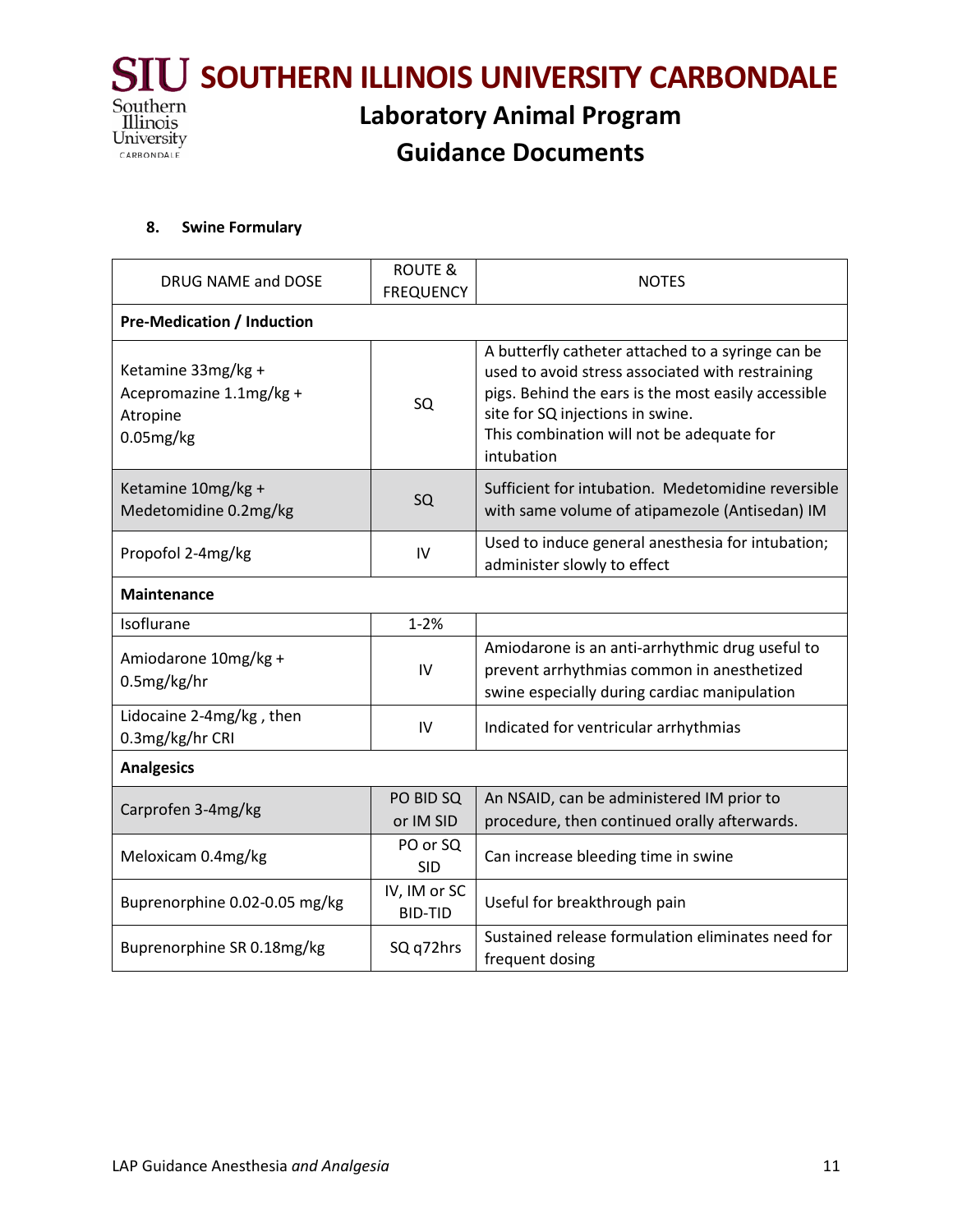

| 9.<br><b>Ruminant Formulary</b> |                    |                                                           |  |  |  |
|---------------------------------|--------------------|-----------------------------------------------------------|--|--|--|
| DRUG NAME and DOSE              | <b>ROUTE &amp;</b> | <b>NOTES</b>                                              |  |  |  |
|                                 | <b>FREQUENCY</b>   |                                                           |  |  |  |
| <b>Sedation</b>                 |                    |                                                           |  |  |  |
| Midazolam 0.3mg/kg + Fentanyl   |                    | Sedation resulting in sternal recumbency for 20-30        |  |  |  |
| 0.0025mg/kg                     | IV                 | minutes (adequate for quick minimally invasive            |  |  |  |
|                                 |                    | procedures)                                               |  |  |  |
| <b>Pre-Medication</b>           |                    |                                                           |  |  |  |
| Midazolam 0.5mg/kg + Fentanyl   | IV                 | Excellent sedation resulting in lateral recumbency        |  |  |  |
| 0.005mg/kg                      |                    | for 30-45 minutes                                         |  |  |  |
| Ketamine 7.5mg/kg + Midazolam   |                    | Useful for IV sedation to produce lateral                 |  |  |  |
| 0.4mg/kg + Glycopyrrolate       | IV                 | recumbency for animal transport and catheter<br>placement |  |  |  |
| 0.004mg/kg                      |                    |                                                           |  |  |  |
| <b>Induction</b>                |                    |                                                           |  |  |  |
| Propofol 2-4mg/kg               | IV                 | Administer slowly to effect for intubation                |  |  |  |
|                                 |                    | Causes apnea with rapid administration                    |  |  |  |
| <b>Maintenance</b>              |                    |                                                           |  |  |  |
| Isoflurane                      | $1 - 2%$           |                                                           |  |  |  |
| Fentanyl 5-20mcg/kg/hr          | <b>IV CRI</b>      | Short-acting opioid useful for intra-operative pain       |  |  |  |
|                                 |                    | management during major invasive procedures;              |  |  |  |
|                                 |                    | Required as balanced anesthesia for procedures            |  |  |  |
|                                 |                    | such as sternotomies that are expected to cause           |  |  |  |
|                                 |                    | severe pain                                               |  |  |  |
| <b>Analgesics</b>               |                    |                                                           |  |  |  |
| Meloxicam 1mg/kg                | IM or PO           | NSAID - generally no more than 3-5 days, may              |  |  |  |
|                                 |                    | provide analgesia for up to 72hrs                         |  |  |  |
| Flunixin (Banamine) 1.1mg/kg    | IM or IV           | NSAID - generally no more than 3-5 days                   |  |  |  |
|                                 | <b>SIDBID</b>      |                                                           |  |  |  |
| Buprenorphine 0.005-0.01mg/kg   | IV or IM TID       | Opioid                                                    |  |  |  |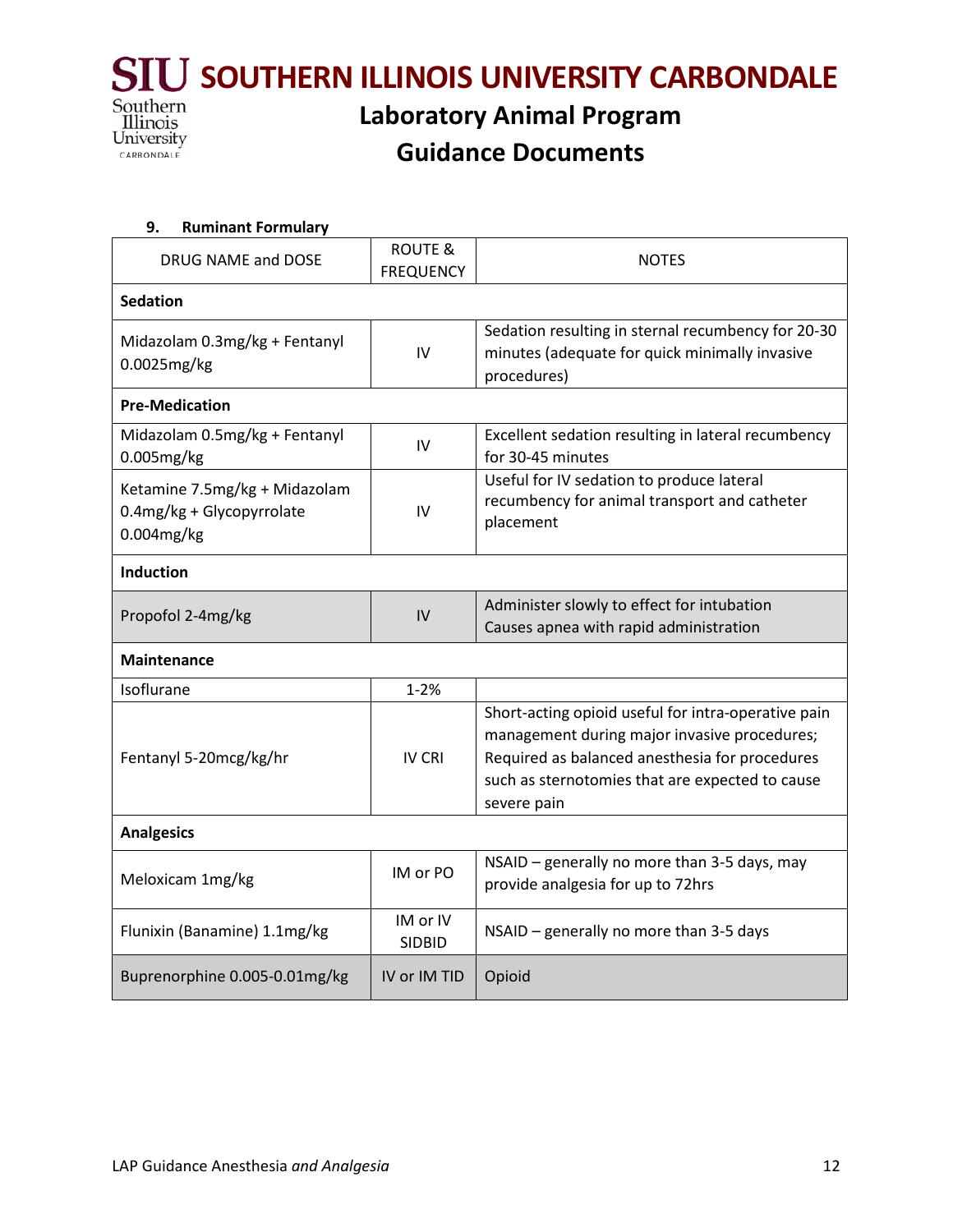

# **Guidance Documents**

#### **10. Amphibian Formulary**

| DRUG and DOSE RANGE                                                           | <b>ROUTE &amp;</b><br><b>FREQUENCY</b>                                 | <b>NOTES</b>                                  |
|-------------------------------------------------------------------------------|------------------------------------------------------------------------|-----------------------------------------------|
| <b>Anesthetics</b>                                                            |                                                                        |                                               |
| Isoflurane<br>3-5% induction to effect; 2-3%<br>maintenance                   | Inhalation                                                             |                                               |
| Tricaine methane sulfonate<br>(MS222)<br>50-200 mg/kg                         | Intracoelomic                                                          | Buffer to a pH of 6-7 with sodium bicarbonate |
| 0.5-2.0 g/l (frogs/salamanders)                                               | Water bath to<br>effect                                                |                                               |
| Ketamine<br>50-150 mg/kg                                                      | SQ, IM, IV or<br>dorsal lymph<br>sac                                   |                                               |
| <b>Analgesics</b>                                                             |                                                                        |                                               |
| Buprenorphine 38-75 mg/kg                                                     | Dorsal lymph<br>sac; Not less<br>than every 4<br>hr                    |                                               |
| Carprofen<br>2-4 mg/kg 1 <sup>st</sup> dose<br>1-2 mg/kg 2 <sup>nd</sup> dose | PO, SQ or IM;<br>Every 24-72<br>hr                                     |                                               |
| Meloxicam<br>$0.1 - 1.0$ mg/kg                                                | PO, SQ or<br>intracoelomic;<br>Every 24 hr                             |                                               |
| Morphine<br>38-42 mg/kg                                                       | SQ; No less<br>than every<br>few hr                                    |                                               |
| <b>Bupivicaine</b><br><2 mg/kg                                                | Infiltrate or<br>topically;<br>Redose as<br>needed                     | not to exceed a total dose of 2 mg/kg)        |
| Lidocaine/Bupivicaine<br><2 mg/kg                                             | Infiltrate or<br>topically;<br>Lasts 1-4<br>hours; Redose<br>as needed | (not to exceed a total dose of 2 mg/kg)       |